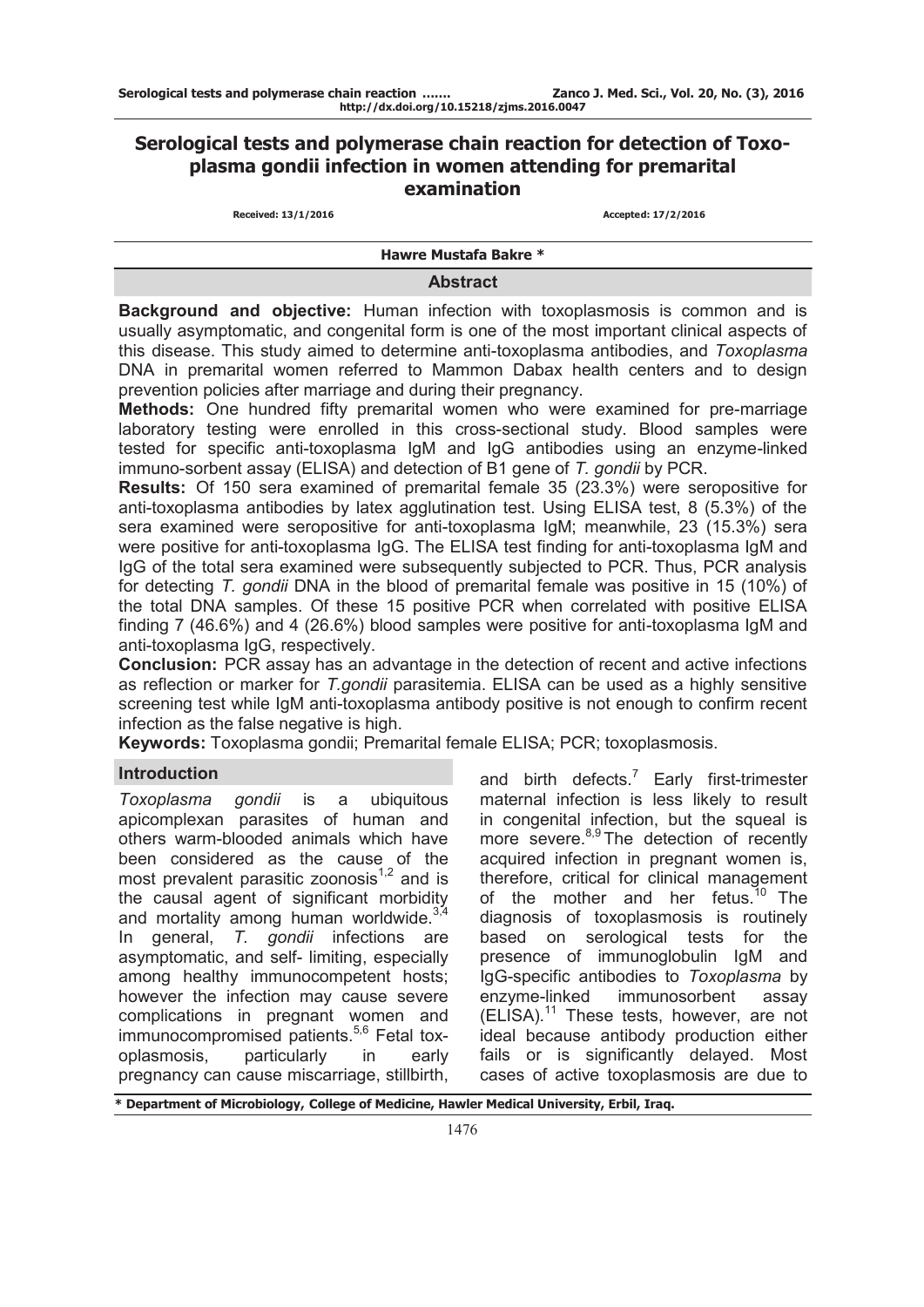| Serological tests and polymerase chain reaction | Zanco J. Med. Sci., Vol. 20, No. (3), 2016 |
|-------------------------------------------------|--------------------------------------------|
| http://dx.doi.org/10.15218/zjms.2016.0047       |                                            |

reactivation of latent infections, which is why direct demonstration of the parasite in tissues or other fluids by polymerase chain reaction (PCR) assay is a major breakthrough for the diagnosis of toxoplasmosis in these patients. $12,13$  PCR was first developed for the diagnosis of congenital toxoplasmosis in amniotic fluid.<sup>14</sup> The detection of *T. gondii* DNA in blood has highlighted the possibility of anticipating the diagnosis compared with radiological findings and histology. PCR assay is an important technique to evaluate the prevalence of *Toxoplasma* reactivation when the detection of circulating DNA is the only clue to its reactivation.<sup>15</sup> Recently, researchers $16,17$  illustrated that the serological diagnosis of recent infection in early pregnancy could be confirmed by a positive *Toxoplasma*-specific PCR result from blood samples in the first half of pregnancy. However, the reliability of the PCR is a crucial technique to evaluate the prevalence of *Toxoplasma* reactivation when the detection of circulating DNA is the only clue to its reactivation.<sup>18,19</sup> B1 gene is highly conserved in all *T.gondii* strains.<sup>20</sup> Approximately 35 copies of this gene are presented in the *T. gondii* genome, but absent in the other mammalian cells. $21$ Thus, this study aimed to determinate the relationship between serological and molecular methods for detection of *T. gondii* in the blood of premarital female and measure the sensitivity and specificity of ELISA for anti-toxoplasma (IgM and IgG ) in comparison to test by PCR technique.

#### **Methods**

## **Subjects:**

This cross-sectional study was carried out from January to September 2015. The study was conducted on 150 premarital women attending Mammon Dabax health centers. The samples were collected from pre-married women from Mammon Dabax counseling health center and processed at the Microbiology Department in the College of Medicine, Hawler Medical University. The sera were tested for

*T. gondii* antibodies (IgG and IgM) and confirmed by PCR for *T.gondii* infection. Informed consent was obtained, and then blood samples were withdrawn. History including age, residency, contact with cats, family history of abortion and type of blood group were taken for each of the enrolled premarital female.

#### **Sample collection**

A 5 mL venous blood sample was collected from all screened women. Serum was separated from half of each sample and kept at –20 °C until used, while the other half of the sample was placed in a sterilized EDTA tube and stored at –80 °C for amplification by PCR. The entire study group was screened for *Toxoplasma* infection with a rapid latex agglutination test (Latex-Toxo kit, Biokit Company) and ELISA kits (Biokit Diagnostics Company, Spain) according to the manufacturer's instructions.

#### **Methods**

A- Latex agglutination test (LAT):

Toxocell LATEX is a one step rapid LATEX particle agglutination test or slide for qualitative and semi-quantitative determination of *Toxoplasma* antibodies in serum. Qualitative Test and Semi-quantitative Test: the serum samples are reacted directly with *Toxoplasma* antigens for the qualitative test by using Toxocell LATEX (bio-kit company Linear Chemicals Barcelona, Spain).

B-Determination of IgM and IgG by ELISA: ELISA assay: The collected serum samples from premarital female were tested for the presence of the specific IgM and IgG antibodies by using Clinotech Toxo ELISA IgM and IgG kits (Biokit Diagnostics Company, Spain). Clinotech Toxo IgM and IgG ELISA kits are microwell ELI-SA test designed for the qualitative detection of IgM or IgG antibodies to *T.gondii* in human serum. ELISA in small ruminants: ELISA was carried out according to manufacturer instruction as described by.<sup>22</sup>

Confirmatory testing for *T. gondii* by PCR: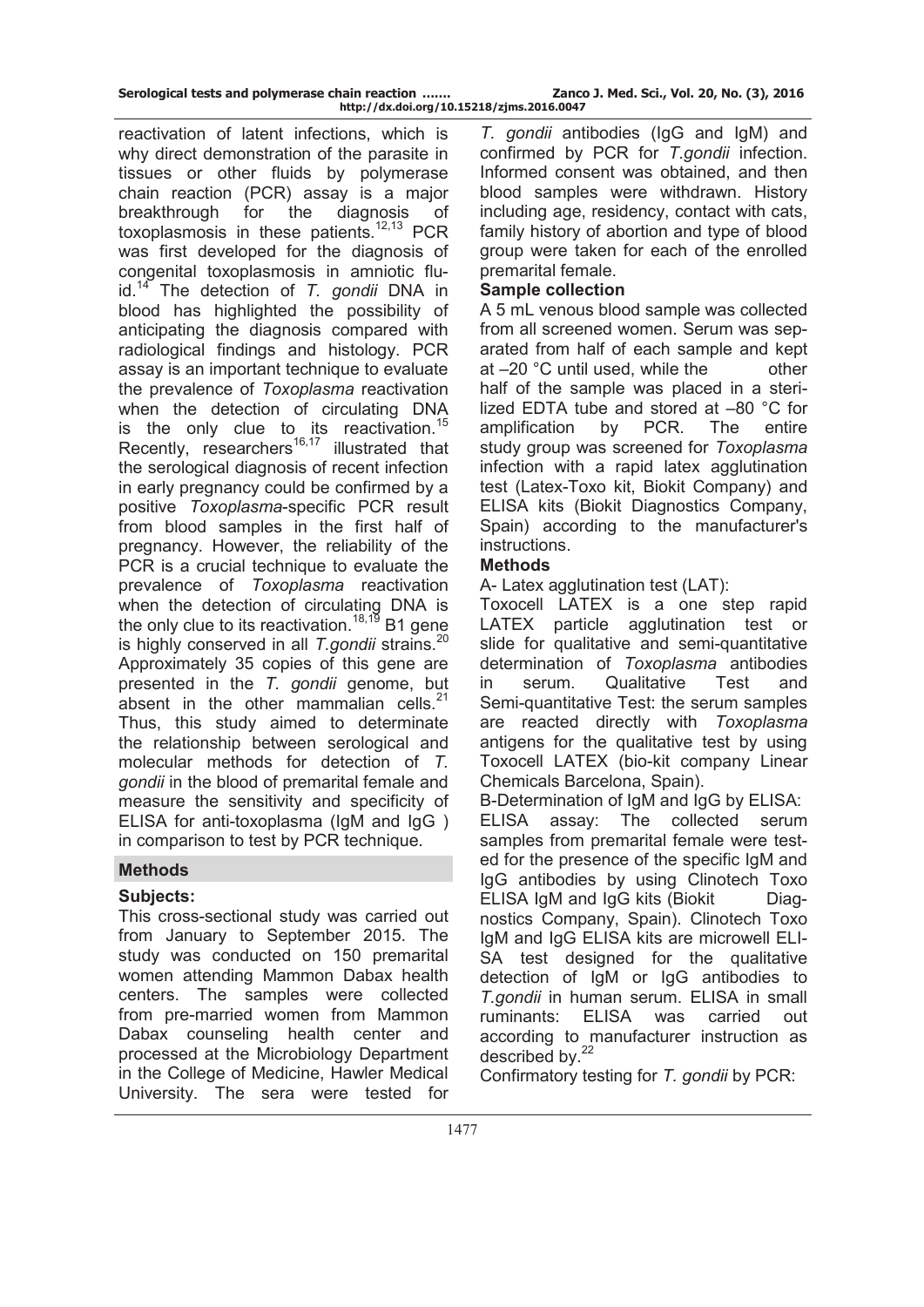# **C-DNA**

Extraction DNA was extracted from whole blood samples, using DNA extraction kit (High Pure PCR Template Preparation Kit) by Roche Company, according to the manufacture protocol. Polymerase chain reaction was carried out according. $21$  The purity of DNA extracted from whole blood samples was measured by nanodrop and kept at-70  $\Box$ C until PCR was performed.

# **PCR assay:**

The specific primers TR1 (5-ACGAACACTCGCAGAGATGA-3) and TR2(5-GATCCTTTTGCACGGTTGTT-3)

was designed for B1 Gene. PCR was performed in a final volume of 25 μl by adding 12.5 μl of Fast start PCR master mix is ready –to - use.2x concentrated master mix that contains all the reagents (except primers and DNA template) needed for running PCR reactions on thermal block cycler instruments, FastStart Tag DNA polymerase, magnesium chlorid, double concentrated reaction buffer and nucleotides( dATP, dCTP, dGTP, dTTP, 0.4mM each). 3 μl DNA template and 1.25 μl of primers at a concentration of 1 pM,and 7 μl ddH2O. Each of 35cycles of PCR thermal was consisted of an initial denaturation cycle for 3min at  $94\square C$ , denaturation of DNA for 30 seconds at 94 $\Box$ C, annealing for 30 seconds at 45 $\Box$ C, extension for min at  $72\square$ C. 15 μl of the amplified PCR product was analyzed on 1.5% agarose gel electrophoresis and

visualized under transluminat or after Ethidium bromide staining. Every PCR run included positive and negative controls. Deionized water was used as negative control, and positive *Toxoplasma* sample which provided in private laboratory was used as positive control.

**Statistical analysis:** All statistical analyses were performed using the statistical package for the social sciences (version 17). The frequencies and percentages were presented and the χ2 test was used for statistical evaluation of the categorical variable. McNemar test was used for testing sensitivity and specificity of ELISA test. A *P* value of ≤0.05 was considered to be statistically significant.

**Ethical considerations:** The study was approved by the Research Ethical Committee of the College of Medicine, Hawler Medical University, Erbil. A written informed was obtained from each participant before collection of samples.

# **Results**

Serologic and PCR findings of the 150 samples screened for anti-toxoplasma antibodies and DNA for premarital female are shown in Table 1. Thus latex agglutination test was positive in 23.3% of the samples. Meanwhile, anti-toxoplasma IgG and IgM using ELISA were seropositive in 15.3% and 5.3%, respectively. PCR was positive in 10% of the blood screened for *T. gondii* DNA organism

**Table 1:** Average results of LAT total immunoglobulin tests, ELISA IgM and IgG immunoglobulin and PCR for detecting both anti-toxoplasma antibodies and DNA in 150 samples of premarital females.

| <b>Tests</b> |     | <b>Positive samples</b> | <b>Negative samples</b> |            |              |
|--------------|-----|-------------------------|-------------------------|------------|--------------|
|              | No. | $\frac{0}{0}$           | No.                     | $\%$       | <b>Total</b> |
| Latex        | 35  | $(23.3\%)$              | 115                     | (76.7%)    | 150          |
| ELISA IgG    | 23  | $(15.3\%)$              | 127                     | $(84.7\%)$ | 150          |
| ELISA IgM    | 8   | $(5.3\%)$               | 142                     | $(94.7\%)$ | 150          |
| <b>PCR</b>   | 15  | $(10\%)$                | 135                     | $(90\%)$   | 150          |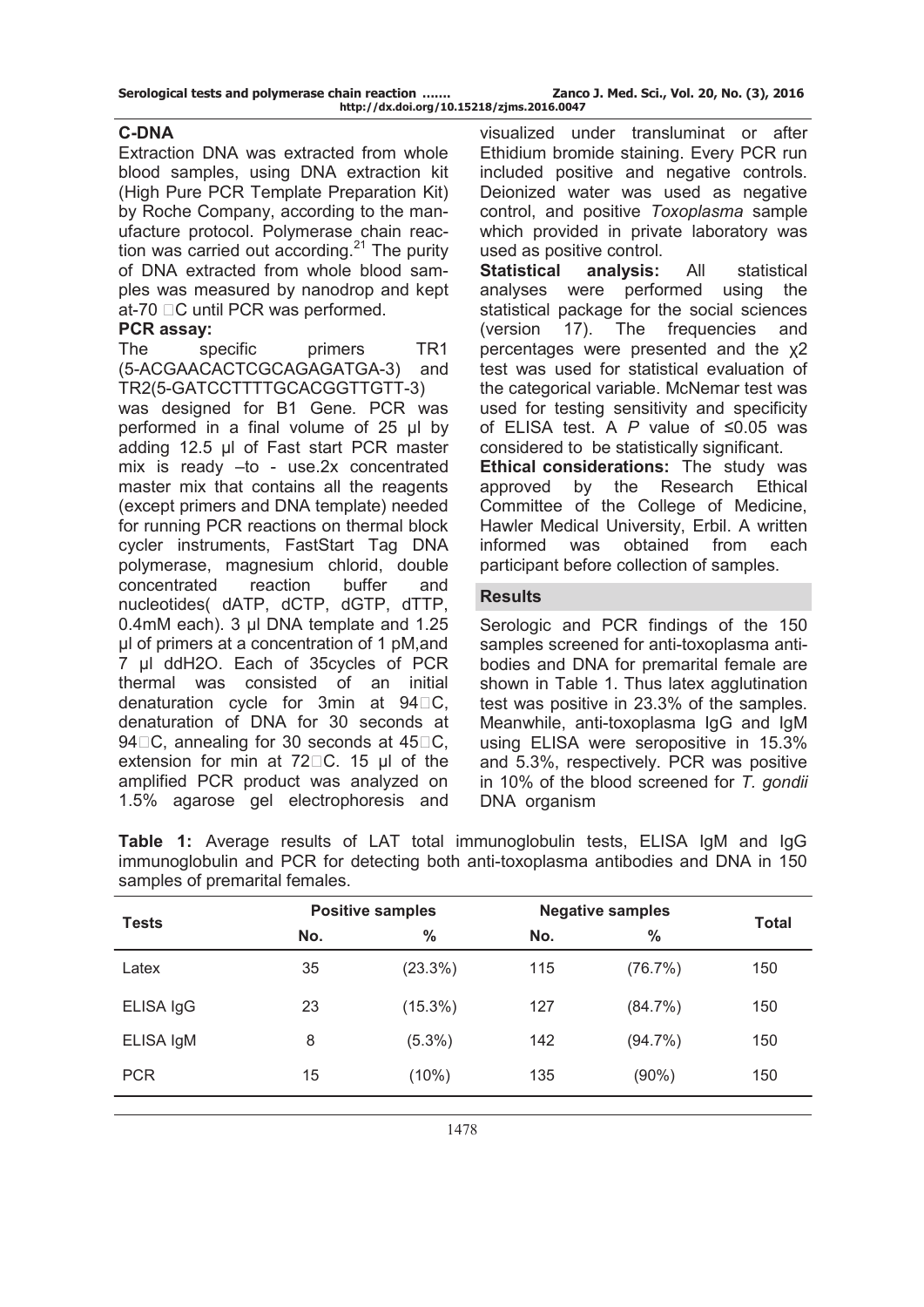| Serological tests and polymerase chain reaction | Zanco J. Med. Sci., Vol. 20, No. (3), 2016 |
|-------------------------------------------------|--------------------------------------------|
| http://dx.doi.org/10.15218/zjms.2016.0047       |                                            |

The serostatus of anti-toxoplasma antibodies among premarital women of<br>different age groups using latex age groups agglutination, ELISA IgG and IgM and PCR finding is shown in Table 2. The age group <20 years showed the highest degree of seropositivity than the other age groups, but there was no statistically significant difference among different age groups.

Besides the serological testing for anti-toxoplasma antibodies, PCR technique was used to confirm the infection with *T. gondii* by detection of *T. gondii* DNA in the blood of premarital female. *Toxoplasma gondii* DNA was successfully extracted and analyzed by PCR. Thus, 15 samples were positive by PCR.

**Table 2:** Distribution of anti-toxoplasma antibodies and toxoplasma antigen in relation to age groups.

|                  | Latex |       | lgM            |       | lgG |                                                                                                                                              | <b>PCR</b> |       |
|------------------|-------|-------|----------------|-------|-----|----------------------------------------------------------------------------------------------------------------------------------------------|------------|-------|
| Age              |       |       |                |       |     | $+Ve(%)$ $-Ve(%)$ $+Ve(%)$ $-Ve(%)$ $+Ve(%)$ $+Ve(%)$ $-Ve(%)$ $+Ve(%)$ $+Ve(%)$ $-Ve(%)$                                                    |            |       |
| $20$             | 19    | 50    | $\overline{7}$ | 62    | 13  | 56<br>No. (69) (27.5%) (72.5%) (10.1%) (89.9%) (18.8%) (81.2%) (15.9%) (84.1%)                                                               | 11         | 58    |
|                  |       |       |                |       |     | 20-24 2 13 16.7% 14 3(20.%) 12(80%) 1 (6.7%) $(93.3\%)$ 13 14 (6.7%) $(93.3\%)$                                                              |            |       |
| 25-29<br>No.(52) |       |       |                |       |     | 13   39(75%)   ----    52    4(7.7%) <sup>48</sup> 2( 3.8%)   50<br>(25%)   39(75%)   ----   (100%)   4(7.7%)   (92.3%)   2( 3.8%)   (96.2%) |            |       |
| ≥30<br>No. (14)  |       |       |                |       |     | $1(7.1\%)$ $13$ ----- $14$ 3 $11$ $1(7.1\%)$ $13$ $13$ $12$ $12.9\%)$ $(100\%)$ $(21.4\%)$ $(78.6\%)$ $1(7.1\%)$ $(92.9\%)$                  |            |       |
| Total            |       |       |                |       |     | 35 115 8(5.3%) 142 23 127 15 150<br>(23.3%) (76.6%) 8(5.3%) (94.7%) (15.3%) (84.7%) (10.0%) (100%)                                           |            |       |
| $X^2$            |       | 3.652 |                | 6.935 |     | 3.645                                                                                                                                        |            | 5.207 |
| P value          |       | 0.302 |                | 0.074 |     | 0.302                                                                                                                                        |            | 0.157 |

**Table 3:** Positive and negative finding of T. gondii infection by PCR among examined premarital women.

| <b>PCR</b> | <b>Number</b> | $\frac{0}{0}$ |
|------------|---------------|---------------|
| Positive   | 15            | 10            |
| Negative   | 135           | 90            |
| Total      | 150           | 100           |
|            |               |               |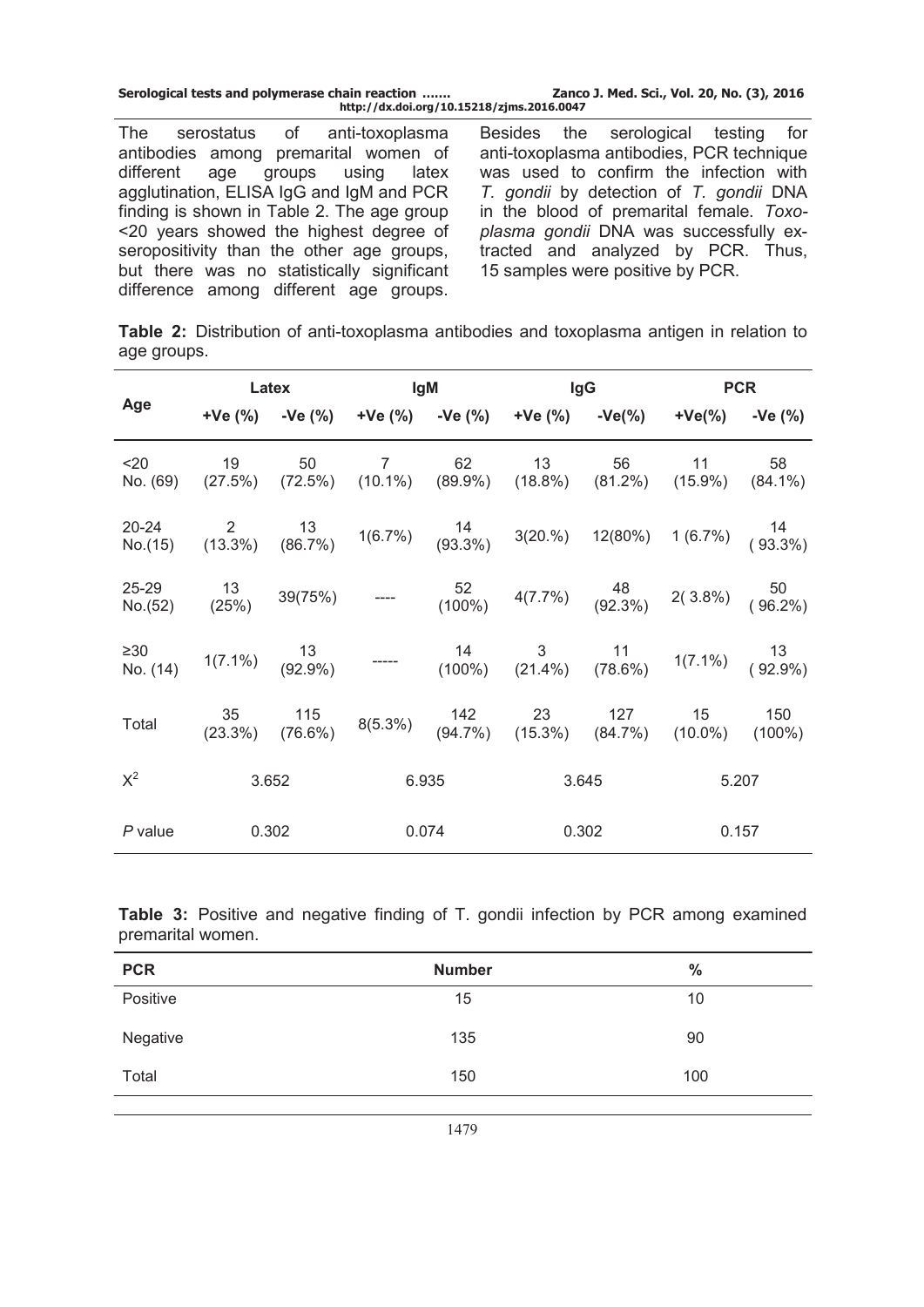| Serological tests and polymerase chain reaction | Zanco J. Med. Sci., Vol. 20, No. (3), 2016 |
|-------------------------------------------------|--------------------------------------------|
| http://dx.doi.org/10.15218/zjms.2016.0047       |                                            |

Positive samples were detected by presenting a 120 bp band of amplification test on 1.5% agarose gel (Figure 1). The association between ELISA IgG, IgM serostatus and PCR is shown in Table 4. Among the total 15 PCR positive for *T.gondii*, 4 (26.6%) and 7 (5.1%) were seropositive for anti-toxoplasma antibodies IgG and IgM, respectively. Sensitivity and specificity of ELISA were measured

according to the gold diagnosis standard of *T. gondii* (i.e. PCR). The studies showed that the sensitivity and specificity of ELISA in detecting anti-toxoplasma IgM, IgG were 46.66%, 26.66% and 99.29%, 85.93%, respectively. Statistically, the relation between anti-toxoplasma antibodies IgG, IgM and PCR were significant and highly significant, respectively.

|                       | <b>ELISA-IgM</b>   |            |                   | <b>ELISA-IgG</b> |              |                  |                    |                    |
|-----------------------|--------------------|------------|-------------------|------------------|--------------|------------------|--------------------|--------------------|
| <b>PCR</b>            | No. +Ve            | $(\% )$    | No. - Ve          | $(\% )$          | +Ve          | $(\%)$           | -Ve                | $(\% )$            |
| Positive<br>No. (15)  | 7                  | $(46.6\%)$ | 8                 | (53.33%)         | 4            | $(26.6\%)$       | 11                 | $(73.33\%)$        |
| Negative<br>No. (135) | 1                  | $(0.74\%)$ | 134               | (99.26%)         | 19           | (14.07%)         | 116                | $(85.93\%)$        |
| <b>Total (150)</b>    | 8                  | (5.33%)    | 142               | (94.67%)         | 23           | $(15.33\%)$      | 127                | (84.67%)           |
| $X^2$<br>P value      | 7.1<br>0.008       |            |                   |                  | 4.1<br>0.041 |                  |                    |                    |
| Sensitivity           | 7/15*100=46.66%    |            |                   | Sensitivity      |              | 4/15*100=26.66%  |                    |                    |
| Specificity           | 134/135*100=99.25% |            |                   | Specificity      |              |                  | 116/135*100=85.93% |                    |
| PPV+                  | 7/8*100=87.5       |            |                   | PPV+             |              | $4/23*100=17.4%$ |                    |                    |
| NPV-                  |                    |            | 116/142*100=94.36 |                  | NPV-         |                  |                    | 116/127*100=91.33% |



**Figure 1:** PCR amplification of the B1 gene of *Toxoplasma gondii* genome. Lane 1. Marker, Mol. wt. marker (100 bp ladder), lane 2 positive control, lane 3 negative control, lane 4, 5, 6, 7, 8, 9, and 10 are positive samples.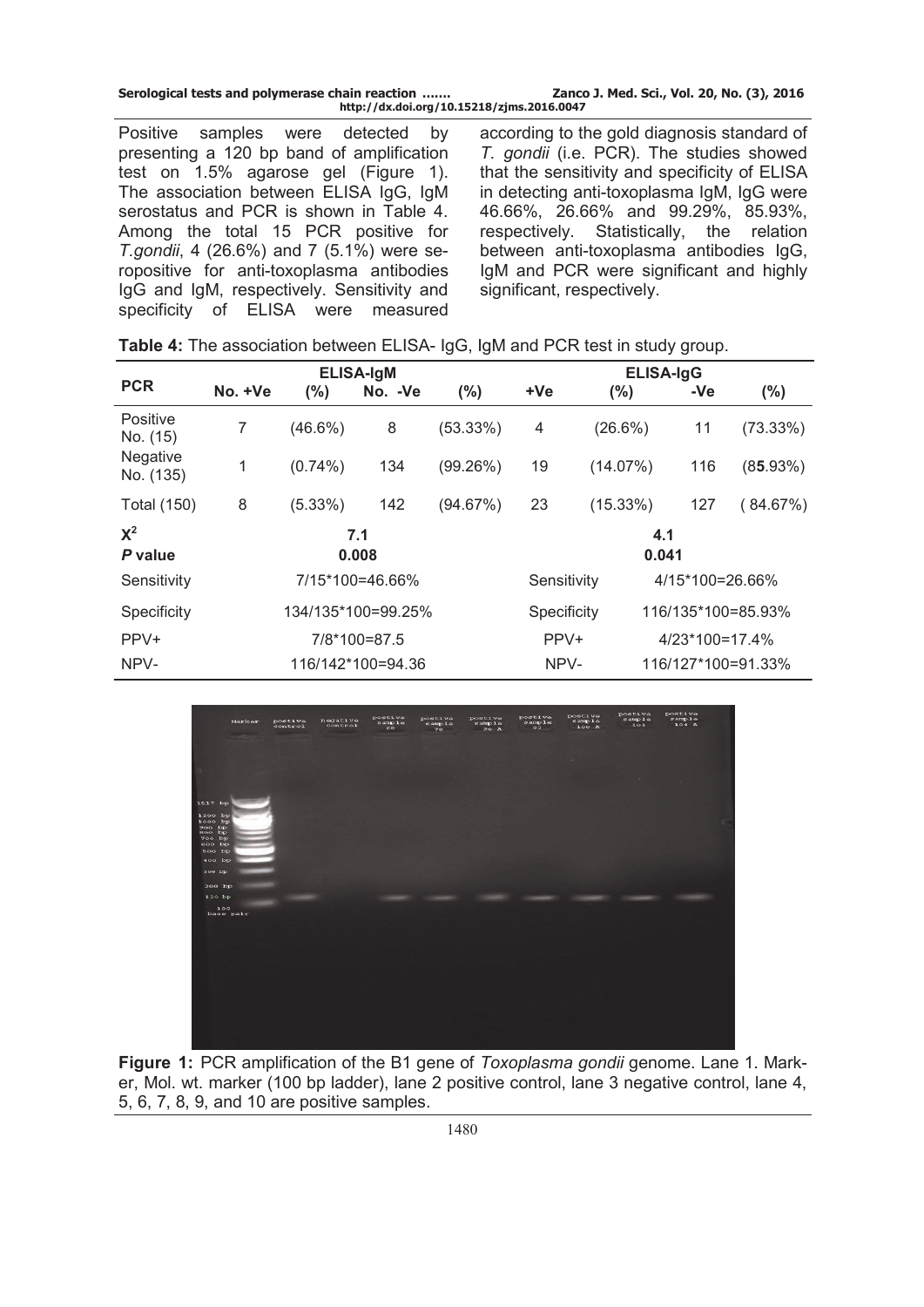| Serological tests and polymerase chain reaction | Zanco J. Med. Sci., Vol. 20, No. (3), 2016 |
|-------------------------------------------------|--------------------------------------------|
| http://dx.doi.org/10.15218/zjms.2016.0047       |                                            |

#### **Discussion**

Toxoplasmosis is an infection caused by an intracellular protozoan called *T. gondii*. Although most cases of this infection in immunocompetent individuals are asymptomatic but in pregnant women, it can cause congenital toxoplasmosis with severe pathological effects on fetus. $23,24$ Congenital toxoplasmosis is a major problem in most communities with a high prevalence of *T. gondii* infection and study of the seroepidemiology of this infection among women of childbearing age could provide appropriate approaches to design the preventive measures. $25$  Thus, the aim of the present study was to determine the relationship between serological and molecular methods for detection of anti-toxoplasma antibodies and *T.gondii*  organism in the blood of premarital female referring to Mammon Dabax health centers before marriage in Erbil city. In the present study, LAT results were not accurate enough for interpretation or diagnostic purposes. Wherever, LAT test principally depends on detection of total immunoglobulin via naked eye. Thus differ from one person to another; LAT was detecting higher seropositive results compared to ELISA and PCR (23.3% versus 15.3% and 10%). The results were consistent with numerous studies that comparing LAT and ELIAS. $26,27$  In the present study, ELISA results showed that 23 out of 150 cases (15.3%) and 8 cases (5.3%) were positive for specific IgG and IgM anti-toxoplasma antibodies respectively. Our findings are similar that stated by $^{28,29}$  regarding the prevalence of total toxoplasma antibodies in people applicants for marriage in the Babylon province by use ELISA test while the results of our study were disagreement with some studies regarding the percent of infection.<sup>30</sup>-<sup>32</sup> Regional variations in the incidence of *Toxoplasma* infection rates from one country to another or even within the same country has been well documented.<sup>33</sup> This variation has been attributed to various factors such as living

location, climate, age, host immunity, genus, and genotype of parasite and cultural differences regarding hygienic and feeding habits.<sup>34</sup>-<sup>36</sup> These results refer the importance of *Toxoplasma* test before marriage. The highest percentage of infection with toxoplasmosis by ELISA for IgG in the serum sample of premarital women was seen in 20-24 year age as (20%). This disagrees with that studied  $bv^{37}$  who reported anti-toxoplasma, IgG of 37.5% among age group 42-and more; 30% among 40-49 years;<sup>38</sup> 85.39%, among 41-50 years;<sup>49</sup> 66% among 25-29 years.<sup>40</sup> ELISA-IgM was positive in 10.1% of sera examined among age group <20 years this finding disagreed with $41$  showed findings with IgM anti-toxoplasma was 30% among the age group 18-25 years; other reported 30% IgM anti-toxoplasma seroprevalence among the age group 18-25 years.<sup>42</sup> PCR in the blood of premarital women according to age group the higher among age group <20 years was 15.9% The present study disagreed with the studies by, $43,44$  which they found high signification among the age group 39-43 years was 52.1%. These differences between previous results and the current result given the differences in the specificity and sensitivity of method used for diagnosis and response of every host to the strain of parasite, the differences in parasite strains may play a major role in the stimulation of host immune response against the parasite.<sup>45</sup> The present result might be relevant to the different number of each infected person at each age group. Also, the peoples may be contacted with *Toxoplasma* in childhood, through cats connected, soil exposure has resulted in accumulating of anti Toxoplasma antibodies at different percentages within the human being that lead to the chronic infection with toxoplasmosis.<sup>46</sup> The results of the present study confirm the occurrence of considerable percentages of true *T. gondii* infection in the premarital female. All positive blood samples by LAT, ELISA (IgG and IgM) tests collected from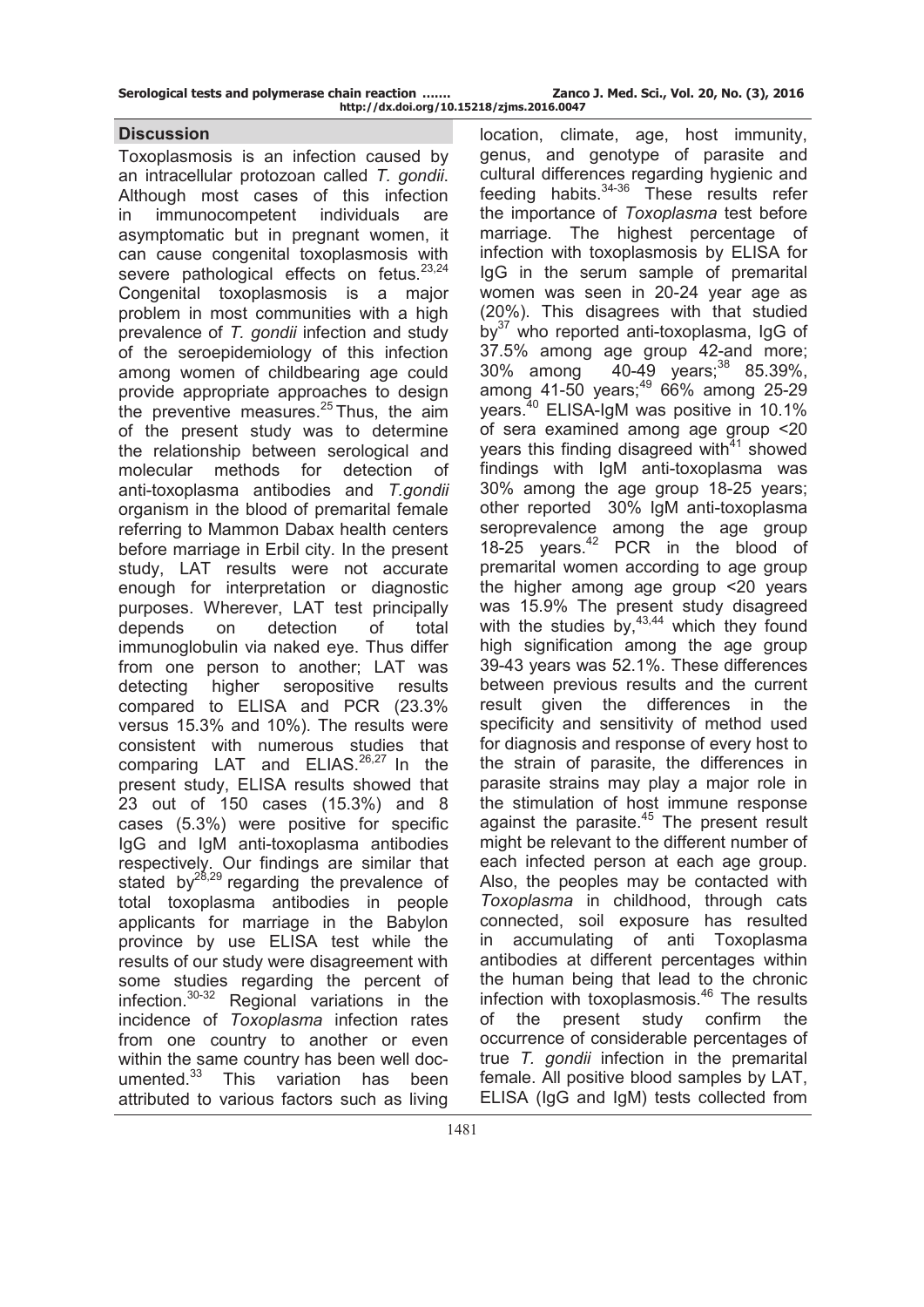premarital female showed only 15 positive samples by PCR technique based TaqMan probe for detection of *T. gon di*s which represented (10%). This result agrees with a number of studies has already shown that a positive PCR result is not always accompanied by positive serology indicating the local synthesis of antibodies<sup>47,48</sup> while the results of our study were in agreement with the results of other studies.<sup>49,50</sup> Polymerase chain reaction has been advised to overcome falsenegative serologic testing, particularly in compromised immune individuals.<sup>51</sup> The diagnostic value of PCR for the detection of *T. gondii* in blood samples has been evaluated from both immune-competent and compromised patients.<sup>52,53</sup> Several PCR-based techniques have been developed as alternative diagnostic measurements for *T. gondii* infection. These techniques make use of the most conserved gene sequences among different strains of *T. gondii*, including the B1 gene repetitive sequence, the P30  $(SAG1)$  gene, and ribosomal DNA.<sup>54</sup> The use of the B1 gene for *T. gondii* detection originated with, $55$  who combined PCR amplification with Southern blotting to detect a specific B1 gene product. Although serological testing has been one of the primary diagnostic approaches for toxoplasmosis, it has many limitations; it may fail to detect specific anti-Toxoplasma IgM or IgG during the active phase of infection because these antibodies may not be produced until after several weeks of parasitemia. Furthermore, the test may fail to detect *T. gondii* infection in certain immune-compromised patients because the titers of specific anti-Toxoplasma antibodies may fail to rise in this type of patient.<sup>55</sup> Indeed detection of *T. gondii* DNA using PCR minimizes the problems faced when using serodiagnostic assays. Therefore, the negative results obtained by both PCR and ELISA rule out an infection in premarital women. The fact that could explain the proportion of 0.74 % of premarital women that revealed negative

PCR results and positive IgM is the probability to find women with residual IgM detected during prolonged periods of time. *Toxoplasma* DNA was found in 26.6% premarital women with positive IgG indicates chronic infection since it is known that women with latent toxoplasmosis present intermittent parasitemia with low parasite burden.<sup>56</sup> *Toxoplasma* DNA was detected in 73.33% seronegative premarital women; it could correspond to a very recent infection at the time of serological leading to an insufficient production of immunoglobulin not detected by serology, or other explanation that those patients are not able to produce specific antibodies, representing a state of immunodeficiency.<sup>55</sup> Molecular tests that could detect the presence of circulating parasites would be of extreme application in this scenario. A positive serological result is only indicative of exposure, whereas direct detection of *T. gondii* in blood or other clinical samples categorically confirms the parasite presence leading to the diagnosis of primary, reactivated or chronic toxoplasmosis.<sup>57</sup> The PCR-based method described in this study provides a rapid, sensitive, and quantitative way of detecting *T. gondii* in clinical specimens.

## **Conclusion**

In conclusion, PCR amplification of the B1 gene of *T.gondii* using whole blood is rapid, sensitive and specific diagnostic procedure and considered a valuable tool for establishing the diagnosis of *T.gondii* infection in adult females before or during pregnancy. The serological immune profile is heterogeneous and may be delayed. This makes it an unreliable method for diagnosis and/or treatment follow-up. Thus, it is advisable to rely on PCR to detect *T.gondii* DNA for diagnosis and monitoring of infection during treatment.

## **Conflicts of interest**

The author reports no conflicts of interest.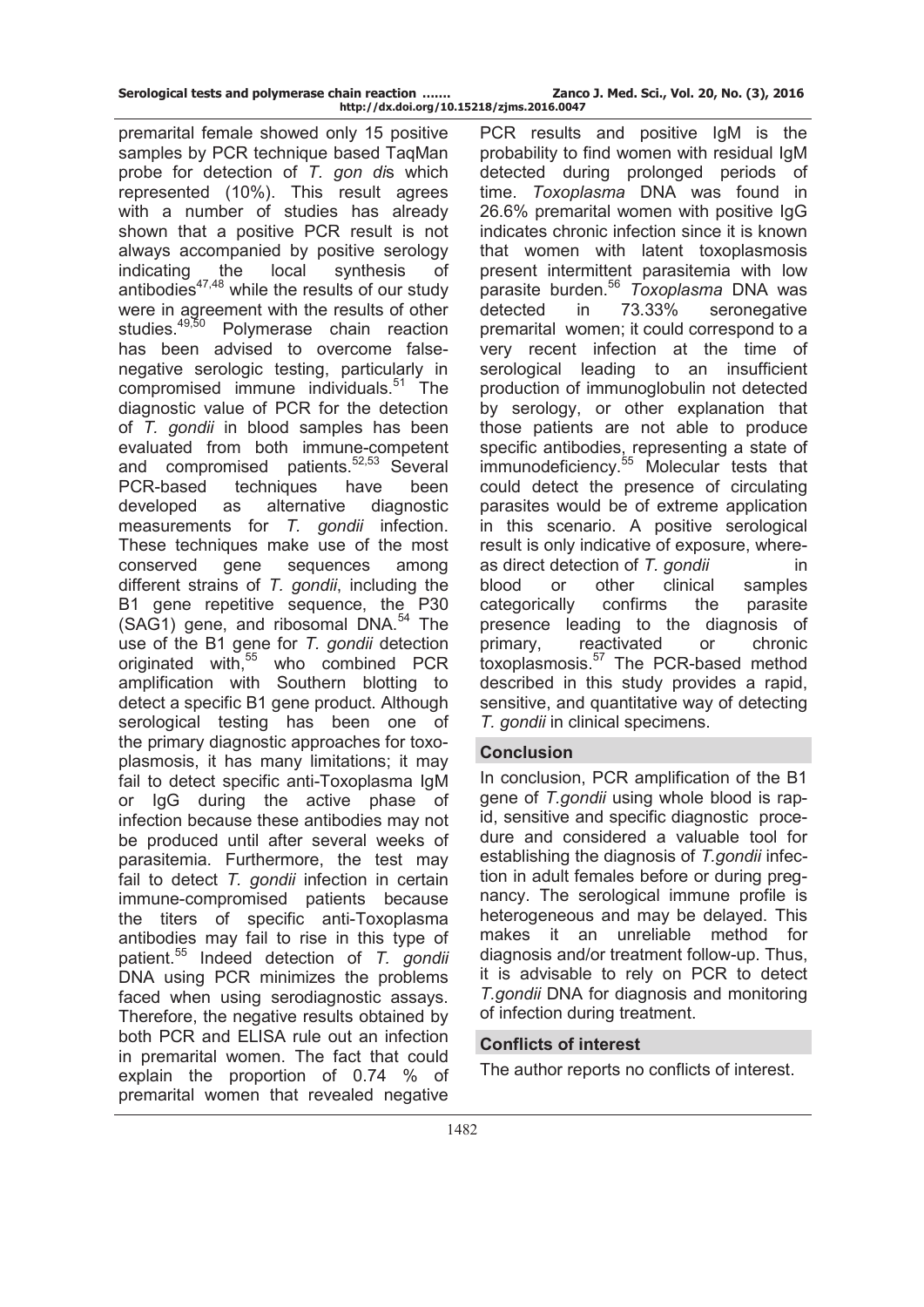**Serological tests and polymerase chain reaction ……. Zanco J. Med. Sci., Vol. 20, No. (3), 2016 http://dx.doi.org/10.15218/zjms.2016.0047**

#### **References**

- 1. Sanad MM, Al-Ghabban AJ. Serological survey of Toxoplasmosis among sheep and goats in Tabouk, Saudi Arabia. J Egypt Soc Parasitol. 2007; 37:329-40.
- 2. Sabry MA, Reda WW. Infection by cyst producing protozoa among human and food producing animal in Egypt. J Boil Sci 2008; 8:889-95.
- 3. Dubey JP. Toxoplasma gondii in the model Apicomplexan- perspective and method, Weiss, L. D. and Kim, K. (Eds) Elsevier, London; 2007.
- 4. Petersen E, Pollak A, Reiter-Owona I. Recent trends in research on congenital toxoplasmosis. Int J Parasitol, 2001; 31:115-44.
- 5. Holland GN, O'Connors GR, Belfort JR, Remington JS. Toxoplasmosis. In: Peprose, JS Holland, GN, Wilhelmus KR. editors. Ocular infection and immunity. Mosby Yearbook, St. Louis; 1996. P. 1183-223.
- 6. Espinoza LA. Toxoplasmosis. Caribbean AIDS education and training center. HIV primary care guide. 2005:1-4.
- 7. Montoya JG, Remington JS. Management of Toxoplasma gondii infection during pregnancy. Clinical practice. Cyto Inc Dis 2008; 47:554-66.
- 8. Gagne SS. Toxoplasmosis. Primary Care Update Ob Gyns 2001; 8:122–6.
- 9. Sahwi SY, Zaki MS, Haiba NY, Elsaid OK, Anwar MY, AbdRabbo SA. Toxoplasmosis as a cause of repeated abortion. J Obs Gyn 1995; 21:145-8.
- 10. Singh S. Mother-to-child transmission and diagnosis of Toxoplasma gondii infection during pregnancy. Indian J Med Microbiol 2003; 21: 69-76.
- 11. Mohamma M, Ahmed S, Hussain A. Seroprevalence of Toxoplasma gondii between couples in Ramadi city using enzyme linked immunosorbent assay (ELISA). Int J Med Sci 2012; 4:55-9.
- 12. Kaul R, Chen P, Binder SR. Detection of immunoglobulin M antibodies specific for Toxoplasma gondii with increased selectivity for recently acquired infections. J Clin Microbiol 2004; 42:5705-9.
- 13. Guy EC, Joynson DHM. Potential of the polymerase chain reaction in the diagnosis of active Toxoplasma infection by detection of parasite in blood. J Infect Dis 1995; 172: 319-22.
- 14. Romand S, Wallon M, Franck J, Thulliez P, Peyron F, Dumon H. Prenatal diagnosis using polymerase chain reaction on amniotic fluid for congenital toxoplasmosis. Obs Gyn 2001; l97: 296-00.
- 15. Nimri L, Pelloux H, Elkhatib L. Detection of Toxoplasma gondii DNA and specific antibodies in high -risk pregnant women. Am J Trop Med Hyg 2004, 71:831-35.
- 16. Gagne SS,. Toxoplasmosis. Prim Care Update Obs Gyn; 2001 8:122-26.
- 17. Iqbal J, Khalid N. Detection of acute Toxoplasma gondii infection in early pregnancy by IgG avidity

 and PCR analysis. J Med Microbiol. 2007; 56:1495-9.

- 18. Costa JM, Munoz C, Kruger D, Martino R, Held TK, Drade ML, Cordonnier et al. Quality control for the diagnosis of Toxoplasma gondii reactivation in SCT patients using PCR assays. Bone Marrow Transplant. 2001; 28(5):527-8.
- 19. Colombo FA, Vidal JE, De Oliveira AC P, Hernandez AV, Bonasser-Filho F Nogueira RS, et al. Diagnosis of cerebral Toxoplasmosis in AIDS patients in Brazil: Importance of molecular and immunological methods using peripheral blood samples. J Clin Microbiol. 2005; 43 (10):5044-7.
- 20. Jones CD, Okhravi N, Adamson P, Tasker S , Linghtman S. Comparison of PCR detection methods for B1, P30, and 18S rDNA genes of T.gondii in aqueous humor. Invest Opthalmol Vis Sci 2000; 41:634-44
- 21. Burg JL, Grover CM, Pouletty P , Boothroyd J. Direct and sensitive detection of a pathogenic protozoan, Toxoplasma gondii, by polymerase chain reaction. J Clin Microbio 1989; 27(8): 1787-92.
- 22. Voller A, Bidwell DE, Bartlett A, Fleck AD, Perkins M, Oladehin, enzyme-immunoassay for Toxoplasma antibody. J Clin Pathol 1976; 29:150-3.
- 23. Hatam GR, Shamseddin A, Nikouee F. Seroprevalence of Toxoplasmosis in high school girls in Fasa district, Iran. Iranian J Immunol 2005; 3:177-81.
- 24. Jones J, Lopez A, Wilson M. Congenital toxoplasmosis. Am Fam Phys, 2003; 10:2131-8.
- 25. Neto EC, Rubin R, Schulte J, Giugliani R. Newborn screening for congenital infectious diseases. Emerg. Infect Dis 2004; 10:1068-73.
- 26. ELfadaly HA. Epidemiological studies on toxoplasmosis in at risk sheep, goats and women. Master Degree of Vet Scib (zoonosis), Faculty of Vet Med; 2002 Cairo University.
- 27. AL-Mousawi GN, Shani WS. Seroepidemiological screening for toxoplasmosis within unmarried women In Basrah Province. J Thi-Qar Sci 2011; 2:34-0.
- 28. Manji ZF, Ahmed K Al-H. Sero-epidemiological and Molecular Study of Toxoplasmosis in the Blood Donors and Applicants for Marriage peoples in the Babylon Province, Iraq. RJPBCS 2015; 6: P. 1106
- 29. Khazaei HA , Behzad N , Mohammed B , Agheel M . Evaluation of IgM against Toxoplasma gondii in under marriage women and its pathogenicity relation with demographic factors, Afr J Microbiol Res ,2011; 5: pp. 5221-225.
- 30. Ghorbani1 A ,Abolghasem HN, GhamarTaj K, Reza M, Janmohammad Ma, Kanaan G, Abdoul A M, et al. Determining seroprevelence of Toxoplasma gondii in girls referring to counseling centers before marriage in the city of Yasuj in the year 1391. Life Sci J 2013; 10:859-63.